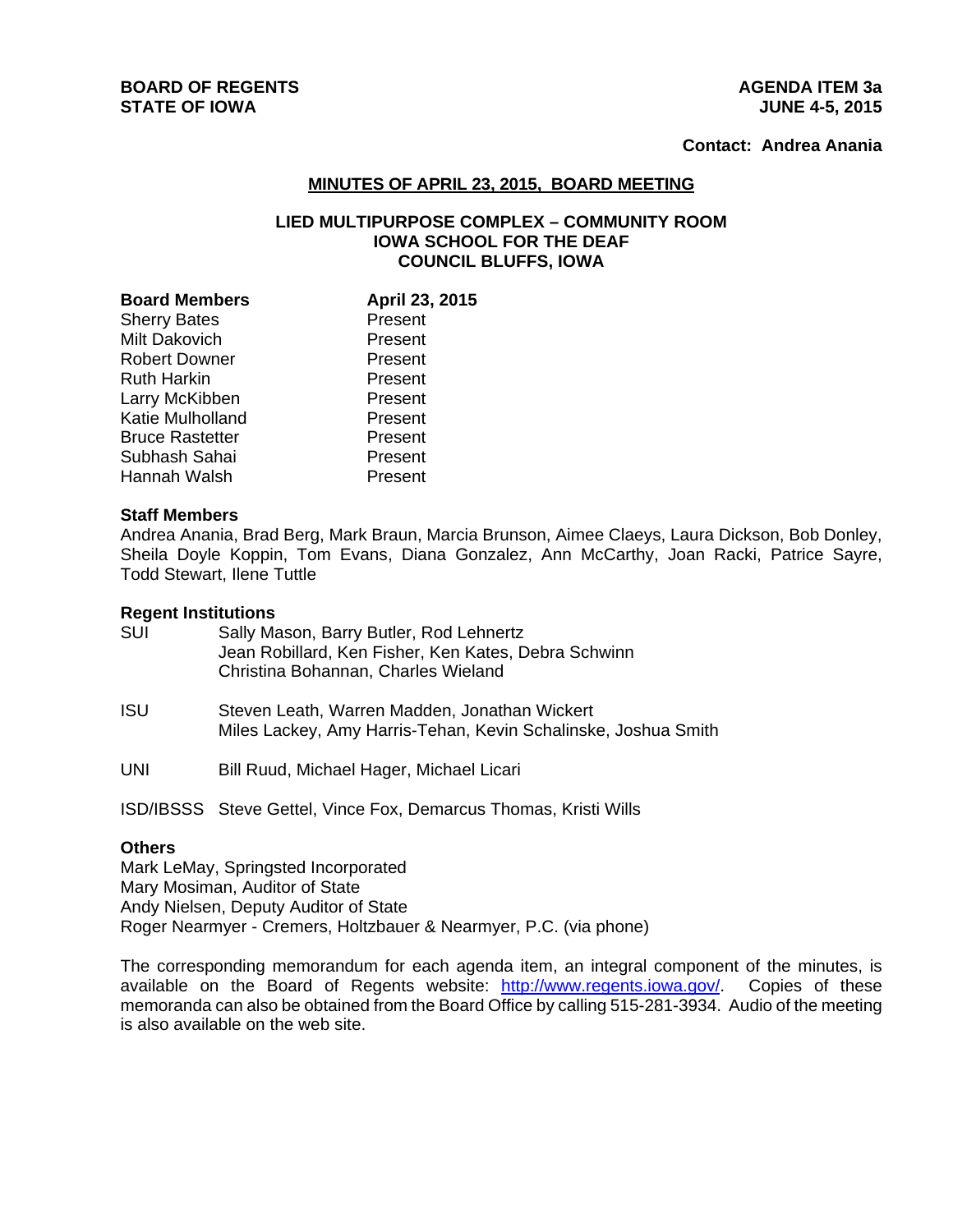#### **BOARD OF REGENTS AGENER AGENERAL LIMIT CONTROL STATE OF IOWA PAGE 2**

## **April 23, 2015**

*The Property and Facilities Committee met at 9:00 a.m.* 

*The Education and Student Affairs Committee met at 9:00 a.m.* 

## **Call to Order for April 23, 2015**

President Rastetter called the Board of Regents meeting to order at 10:40 a.m.

Roll Call:

| Regent  | <b>Bates</b> | Jakovich     | Jowner | Harkin | McKibben | Mulholland | Rastetter | Sahai | Walsł |
|---------|--------------|--------------|--------|--------|----------|------------|-----------|-------|-------|
| Present | x            | $\checkmark$ |        | ↗      |          |            |           |       |       |
| Absen   |              |              |        |        |          |            |           |       |       |

### **Audit/Compliance and Investment Committee**

The Audit/Compliance and Investment Committee met at this time.

#### **Board Receipt of Committee Report**

> MOVED by MCKIBBEN, SECONDED by WALSH, to:

- Receive the state audit reports for the fiscal year ended June 30, 2014;
- $\blacktriangleright$  Receive the University financial reports for the fiscal year ended June 30, 2014;
- ▶ Receive the Report of Recommendations to Iowa State University of Science and Technology on a Review of Selected General and Application Controls over the Student Financial Aid System;
- ▶ Receive the Report on Special Investigation of the University of Northern Iowa International Dance Theatre;
- ▶ Receive the original and follow-up internal audit reports issued;
- Receive the external audit reports for the fiscal year ended June 30, 2014, for Iowa Public Radio, the Quad-Cities Graduate Study Center, and Tri-State Graduate Center; and
- ▶ Receive the report of the Audit/Compliance and Investment Committee.

| Regent | 3ates | Jakovich      | <b>Downer</b> | Harkir | McKibber | Mulholland | Rastette | วิahai <sub>-</sub> | Walsł |
|--------|-------|---------------|---------------|--------|----------|------------|----------|---------------------|-------|
| Aye    |       | $X$ x $X$ $X$ |               |        |          | x x x x    |          |                     |       |
| Nay    |       |               |               |        |          |            |          |                     |       |

MOTION APPROVED by ROLL CALL.

#### **University of Iowa Hospitals and Clinics Committee**

The University of Iowa Hospitals and Clinics Committee met at this time.

#### **Board Receipt of Committee Report**

- $\triangleright$  MOVED by DOWNER, SECONDED by HARKIN, to:
	- Approve the minutes of the March 11, 2015, Committee meeting;
	- ▶ Receive the report of Operational and Financial Performance;
	- Approve the FY 2016 Operating Budget with a 6% rate increase effective July 1, 2015; and
	- Receive the report of the University of Iowa Hospitals and Clinics Committee.

| Regen | ומו | า∩wn≏r | larkır | MCI | ---<br>ייו וו/ה |   |     |
|-------|-----|--------|--------|-----|-----------------|---|-----|
| Ave   |     |        |        |     |                 | x | . . |
| Nay   |     |        |        |     |                 |   |     |

MOTION APPROVED by ROLL CALL.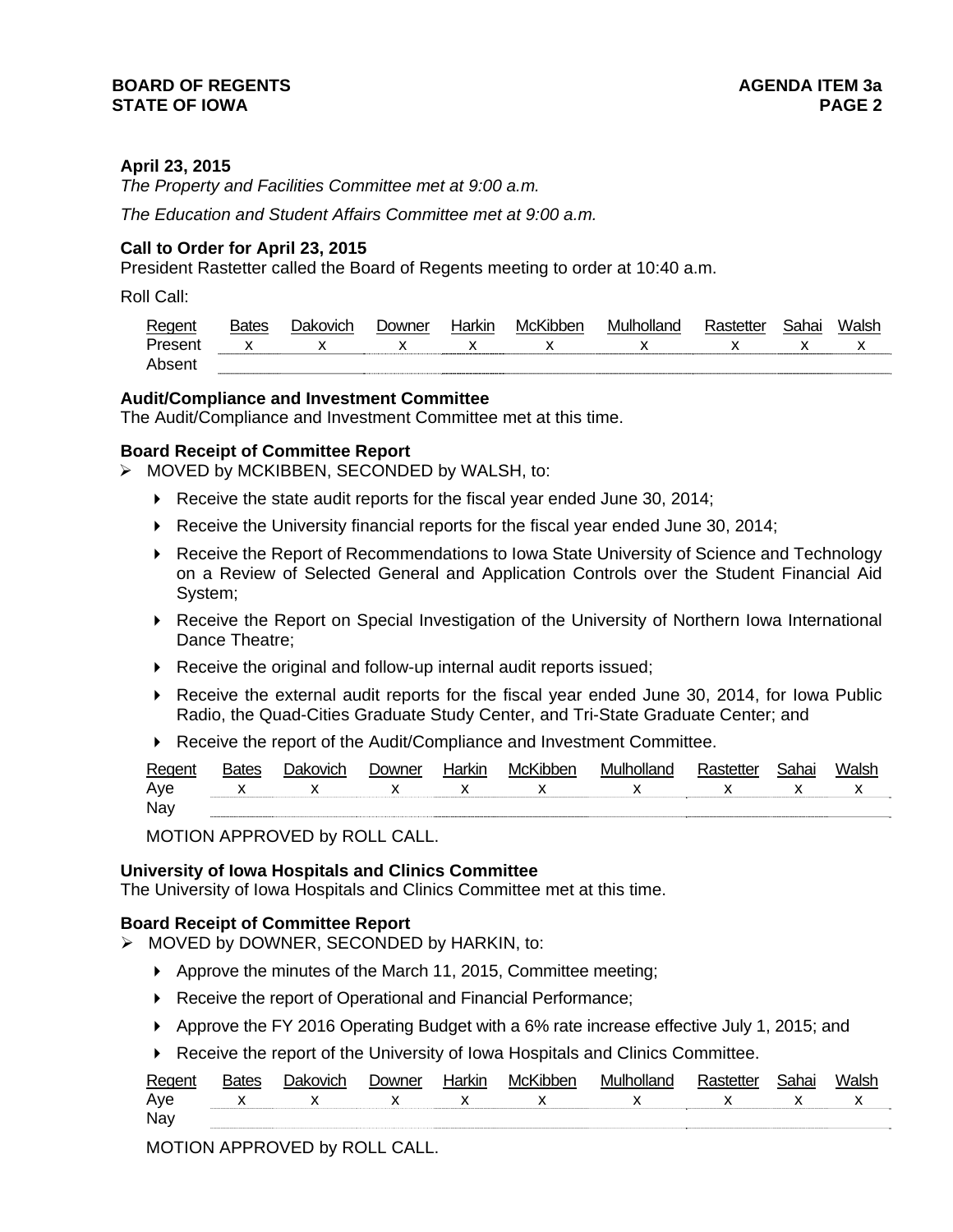### **BOARD OF REGENTS AGENER AGENERAL LIMIT CONTROL STATE OF IOWA** PAGE 3

## **University of Iowa Presidential Search Update**

Presidential Search Committee Chair Dr. Jean Robillard provided an update to the Board on the status of the University of Iowa presidential search.

Dr. Robillard reported on recent meetings with various constituencies to gather input on qualities desired in the next president and responded to a question from Regent Sahai on whether certain qualifications stood out over others.

Regent Sahai requested at least four final candidates be brought to the Board.

 $\triangleright$  The Board received the update by GENERAL CONSENT

#### **Sale and Award of \$30,000,000 Dormitory Revenue Bonds, Series I.S.U. 2015**

Policy and Operations Officer Joan Racki introduced Mark LeMay from Springsted, Incorporated, the Board's municipal advisor.

Mark LeMay provided the Board with a summary of rating agency upgrades by both Moody's and Standard & Poor's on the bonds for Iowa State University.

Mark LeMay reported that: (1) seven bids were received; (2) the winning bid was submitted by Robert W. Baird & Co.; and (3) the true interest cost was 3.09%.

 MOVED by DAKOVICH, SECONDED by MULHOLLAND, to approve A Resolution providing for the sale and authorizing and providing for the issuance and securing the payment of \$30,000,000 Dormitory Revenue Bonds, Series I.S.U. 2015, for the purpose of paying a portion of the costs of constructing and equipping a new residence hall for student housing (Buchanan Residence Hall – Building #2 project) and other improvements to the system, including the Friley Dining Renovation at Iowa State University of Science and Technology, funding a debt service reserve fund, and paying costs of issuance.

| Regent | <b>Bates</b> | much<br>ורו | <b>JOM/DAL</b> | $\lnot$ or $\lnot$ or $\lnot$<br>NI | MCK | M | 71 I.A |  |
|--------|--------------|-------------|----------------|-------------------------------------|-----|---|--------|--|
| Aye    |              |             | . .            | ⋏                                   |     |   |        |  |
| Nay    |              |             |                |                                     |     |   |        |  |

MOTION APPROVED by ROLL CALL.

### **CONSENT AGENDA**

- ▶ Minutes of March 11, 2015, Board Meeting
- Allocation of Mandatory Student Fees for 2015-2016 Academic Year
- ▶ Approval of University Parking for FY 2016
- Annual Report on Competition with Private Enterprise
- ▶ University of Iowa Equipment Purchases
- ▶ Personnel Appointments
- ▶ Adoption of Amendments to Iowa Administrative Code 681 Chapter 1
- ▶ Northeast Regional Academy
- ▶ Appointments to Committees, Boards, and Commissions
- $\triangleright$  MOVED by MCKIBBEN, SECONDED by MULHOLLAND, to approve items on the CONSENT AGENDA.

| -<br>RAMAM |  | 1000<br>w | <b>112</b><br>ЛI | …MC" | $ -$ |  |  |
|------------|--|-----------|------------------|------|------|--|--|
| Aye        |  |           |                  |      |      |  |  |
| Nay        |  |           |                  |      |      |  |  |

MOTION APPROVED by ROLL CALL.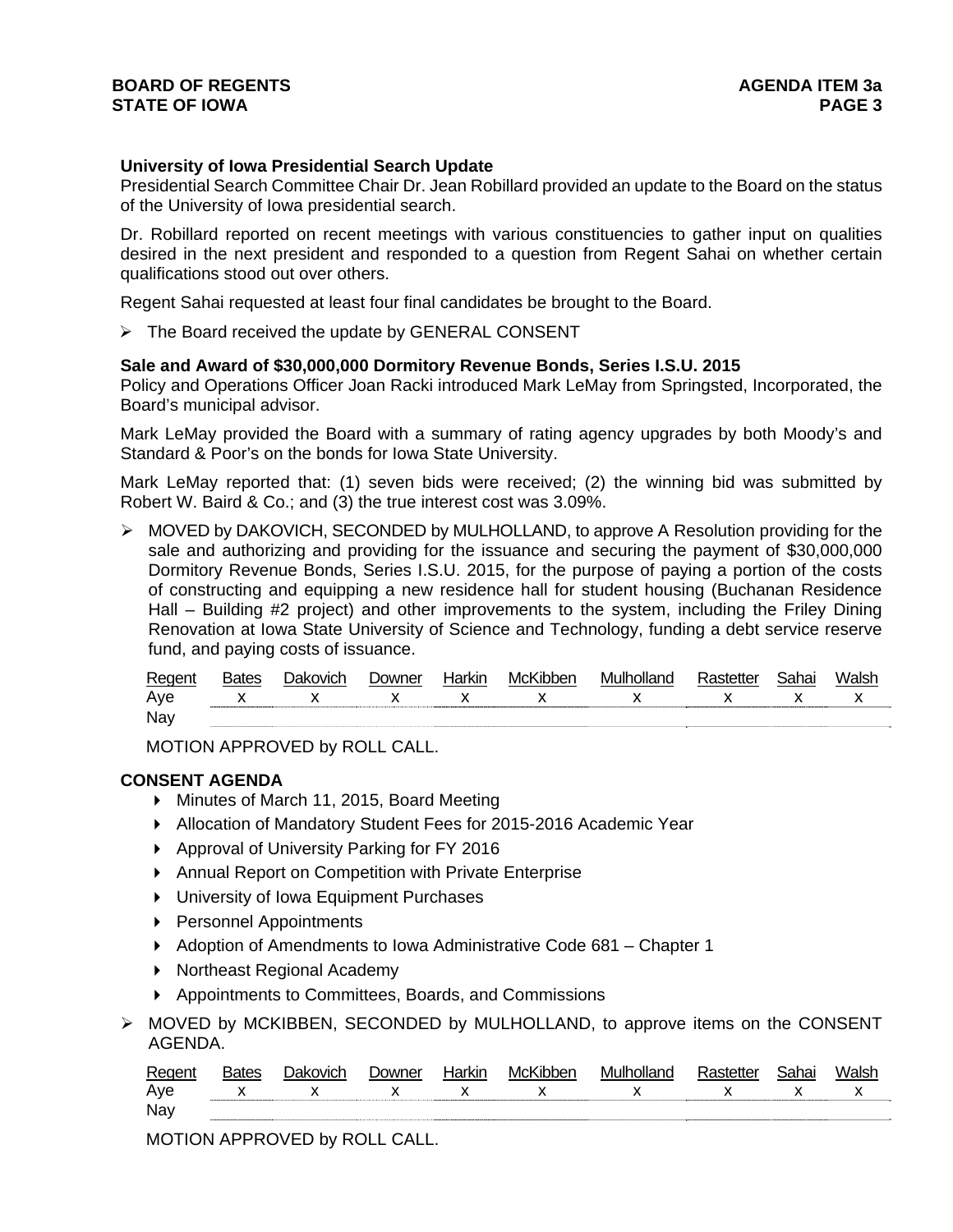## **Board President Report**

President Rastetter:

 $\triangleright$  MOVED by SAHAI, SECONDED by BATES, to approve the resolutions for outgoing Regents Downer, Harkin, and Walsh. MOTION PASSED UNANIMOUSLY; Regents Downer, Harkin, and Walsh abstained from their own resolutions.

#### **REGENT DOWNER**

WHEREAS, Robert N. Downer was appointed to the Board of Regents by Governor Vilsack effective May 1, 2003; and reappointed by Governor Culver effective May 1, 2009. His twelveyear term on the Board will end April 30, 2015; and

WHEREAS, Regent Downer, a long-time supporter of the University of Iowa having received both his undergraduate and Juris Doctorate degrees from the University of Iowa, became a strong advocate for all the institutions governed by the Board during his years on the Board; and

WHEREAS, during his tenure as a Regent, the Board considered many significant public policy issues and capital projects including the \$292 million Children's Hospital and construction of significant academic buildings and residence halls on all three campuses; and

WHEREAS, during his time on the Board, the institutions were guided through massive flood and storm recovery efforts; and

WHEREAS, while Regent Downer was on the Board, access and affordability of Iowa's Public Universities for all students, especially for all eligible Iowans, were emphasized. Significant progress continues to be made in terms of enrollment growth, graduation rates, online distance education, research funding including an unprecedented three-year freeze of undergraduate resident tuition; and

WHEREAS, during his twelve years as a Regent, the Board guided Iowa's Public Universities and Special Schools through uncertain financial times which saw substantial decreases in state appropriations and successfully directed the institutions to do more with less as they completed comprehensive, strategic reviews strengthening the efficiency of their operations and continuing with the current enterprise-wide efficiency study; and

WHEREAS, during his tenure on the Board, six searches for institutional heads were conducted with the searches culminating in the selections of exceptional individuals to lead the institutions; and

WHEREAS, Regent Downer served as the President Pro Tempore, Acting President as well as Chair of the University of Iowa Hospitals and Clinics Committee for eight years; is current chair of the Audit/Compliance and Investment Committee; and represented the Board on the University of Iowa Research Foundation; and served on a three-person advisory committee charged with the review of institutional sexual assault and sexual misconduct policies which lead to the comprehensive overhaul of those policies; and

WHEREAS, Regent Downer is a Commissioner on the Midwestern Higher Education Compact serving as Chair from 2010 to 2011 and currently serves on the MHEC Executive Committee; and

NOW THEREFORE, BE IT RESOLVED that the Board of Regents, State of Iowa, expresses its deep gratitude to Regent Downer for his expertise and dedication and presents to him this plaque in honor of his extraordinary service and contributions to the Board of Regents, its institutions, students, families, and all Iowans.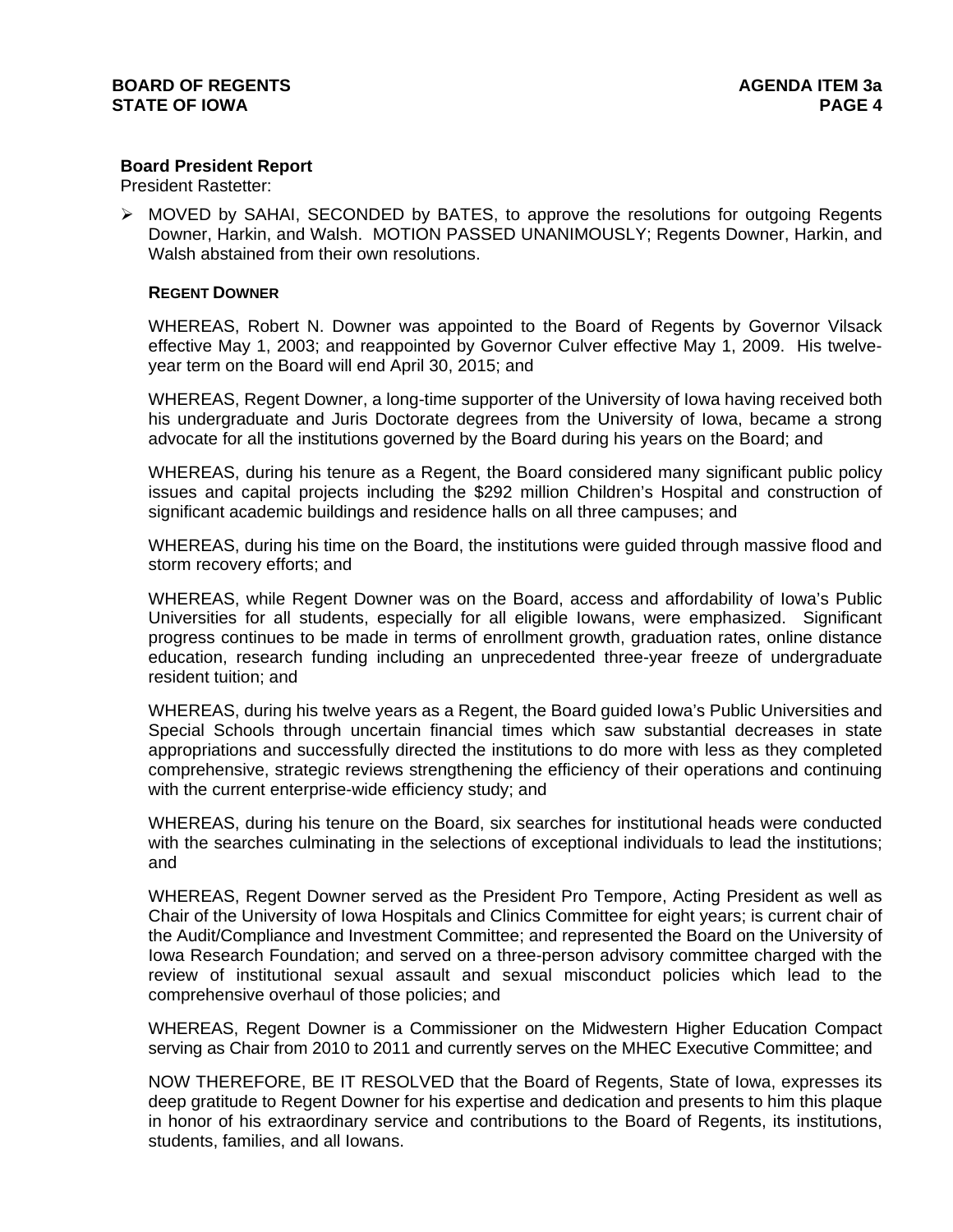### **REGENT HARKIN**

WHEREAS, Ruth R. Harkin was appointed to the Board of Regents by Governor Vilsack effective February 16, 2005, and was reappointed by Governor Culver effective May 1, 2009. Her current term will end April 30, 2015; and

WHEREAS, during her tenure, the Board considered many significant public policy issues and capital projects including the \$292 million Children's Hospital and construction of significant academic buildings and residence halls on all three campuses; and

WHEREAS, during her time as a Regent, the institutions were guided through massive flood and storm recovery efforts; and

WHEREAS, while Regent Harkin was on the Board, access and affordability of Iowa's Public Universities for all students, especially for all eligible Iowans, were emphasized. Significant progress continues to be made in terms of enrollment growth, graduation rates, online distance education, research funding including an unprecedented three-year freeze of undergraduate resident tuition; and

WHEREAS, during her ten years as a Regent, the Board guided Iowa's Public Universities and Special Schools through uncertain financial times which saw substantial decreases in state appropriations and successfully directed the institutions to do more with less as they completed comprehensive, strategic reviews strengthening the efficiency of their operations and continuing with the current enterprise-wide efficiency study; and

WHEREAS, during her tenure on the Board, six searches for institutional heads were conducted with the searches culminating in the selections of exceptional individuals to lead the institutions; and

WHEREAS, Regent Harkin served as the Chair of the Economic Development Committee and as Vice Chair of the Education and Student Affairs Committee; and served on a three-person advisory committee charged with the review of institutional sexual assault and sexual misconduct policies which lead to the comprehensive overhaul of those policies; and

NOW THEREFORE, BE IT RESOLVED that the Board of Regents, State of Iowa, expresses its deep gratitude to Regent Harkin for her expertise and dedication and presents to her this plaque in honor of her extraordinary service and contributions to the Board of Regents, its institutions, students, families, and all Iowans.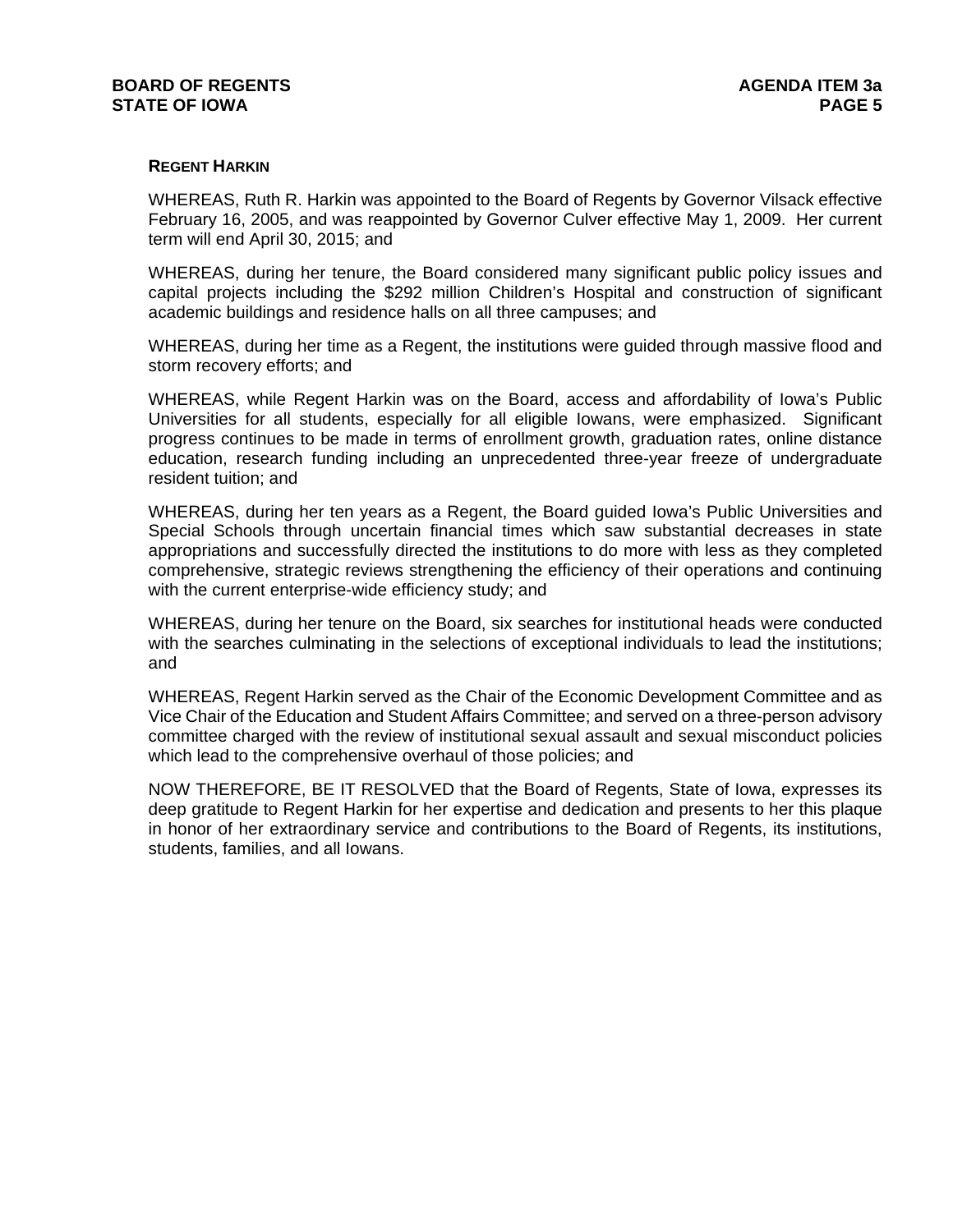### **REGENT WALSH**

WHEREAS, Hannah M. Walsh was appointed to the Board of Regents by Governor Branstad effective November 30, 2012. Her term on the Board will end April 30, 2015; and

WHEREAS, Regent Walsh, a student at the University of Iowa, will graduate in May 2015 with a degree in Political Science and a certificate in American Sign Language and Deaf Studies and is enrolled in the University of Iowa's College of Education for graduate studies; and

WHEREAS, during her tenure, the Board considered many significant public policy issues including:

- Initiation of an enterprise-wide efficiency study;
- Approval of a performance-based funding model; and
- Initiation of tuition freezes for three years; and

WHEREAS, Regent Walsh was a leader to students in their advocacy for Iowa's public universities and was instrumental in the success of Regents Day at the Capitol during her term on the Board; and

WHEREAS, Regent Walsh served on the Board during the searches for Steven Leath, President of Iowa State University, and Steve Gettel, Superintendent of the Special Schools; and

WHEREAS, Regent Walsh represented the Board on the Iowa College Student Aid Commission and the Iowa School for the Deaf Foundation; and

NOW THEREFORE, BE IT RESOLVED that the Board of Regents, State of Iowa, expresses its deep gratitude to Regent Walsh for her expertise and dedication and presents to her this plaque in honor of her extraordinary service and contributions to the Board of Regents, its institutions, students, families, and all Iowans.

#### **Reports from Institutional Heads**

President Rastetter recognized Superintendent Gettel, President Leath, President Ruud, and President Mason for a report on recent activities at their respective institutions.

Regent Walsh expressed gratitude to Governor Branstad, Lieutenant Governor Reynolds, and President Mason for the opportunity to serve as a Regent, and to student leaders and Board members for their help and mentoring.

 $\triangleright$  The Board received the reports by GENERAL CONSENT.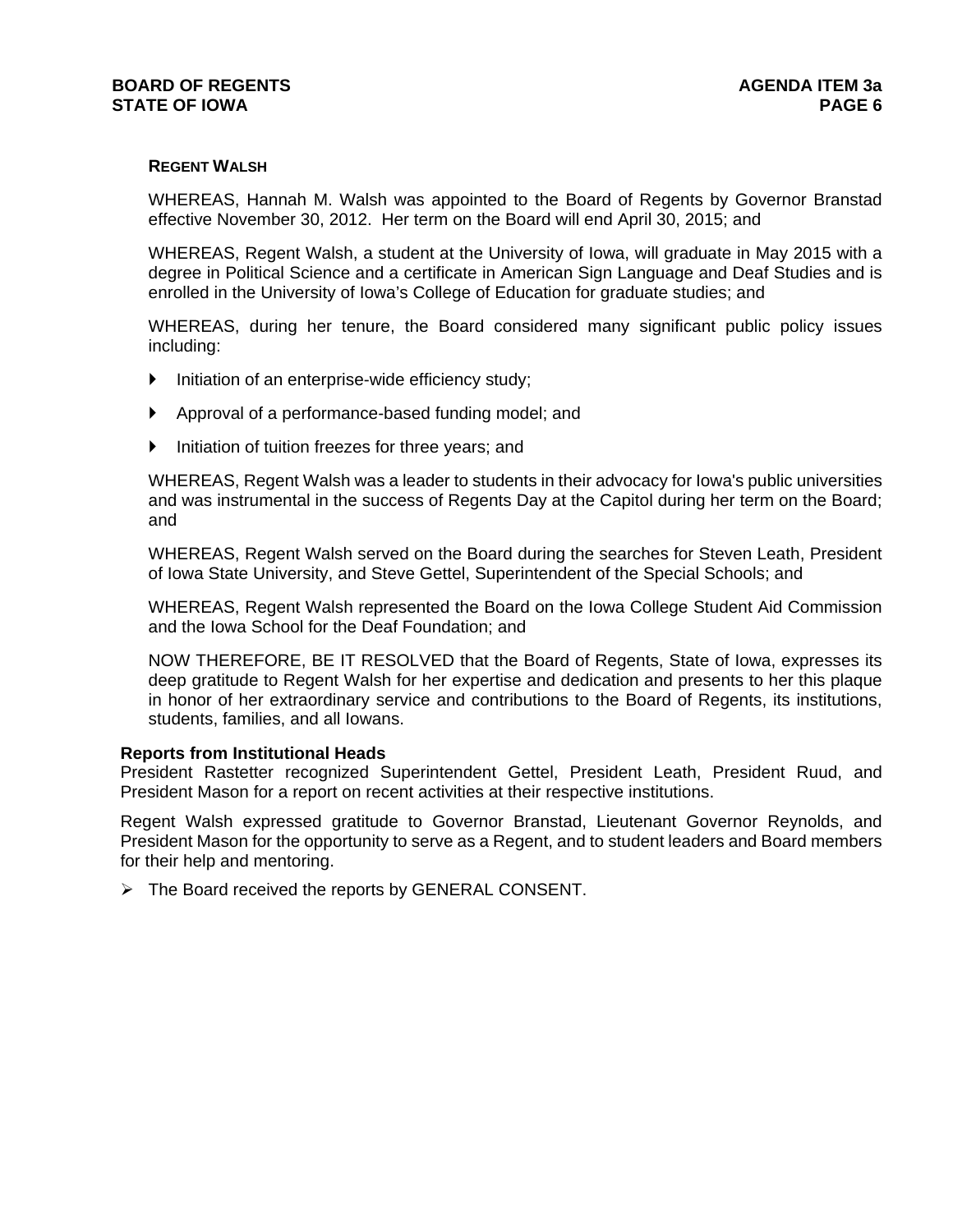### **Report of the Property and Facilities Committee**

The Property and Facilities Committee was held at 9:00 a.m. on April 23rd.

- > MOVED by DAKOVICH, SECONDED by MCKIBBEN, to:
	- Approve the project description and budget (\$15.8 million) for the **Power Plant Air Regulation Compliance** project for the benefit of the University of Iowa;
	- Approve the actions detailed on page one of the docket memorandum for the **Lawther Hall Renovation** project for the benefit of the University of Northern Iowa;
	- Approve one lease with IRL Properties, LC and one lease amendment with CS-1 LLC for the benefit of the University of Iowa, and one lease with Lauren D. Olson and Patricia A. Bush for the benefit of Iowa State University, subject to approval of the final documents by the Board Office and Attorney General's Office. (The lease with IRL Properties LC replaces the lease approved by the Board in August 2014; it is not an additional lease.);
	- Receive the update on the University of Iowa Flood Recovery Status;
	- Approve the request by Iowa State University to name the Jack Trice Stadium end zone club as the Sukup End Zone Club in honor of the Sukup family of Sheffield, Iowa; and
	- Receive the report of the Property and Facilities Committee.

| Regen. | Jakovicr     | 0owner       | Harkır       | -McK         | Mulholland<br>nc | ue           | ai id | Walsh |
|--------|--------------|--------------|--------------|--------------|------------------|--------------|-------|-------|
| Aye    | $\mathbf{x}$ | $\mathsf{X}$ | $\mathsf{X}$ | $\mathbf{x}$ | $\mathbf{x}$     | $\mathsf{x}$ |       |       |
| Nay    |              |              |              |              |                  |              |       |       |

MOTION APPROVED by ROLL CALL.

Regent Downer said facilities on the campuses had been badly neglected for many years and noted efforts in recent years to build new facilities and make badly-needed renovations. He urged the Board to renovate Seashore Hall at the University of Iowa, which was built in 1929, and stressed the importance of the building.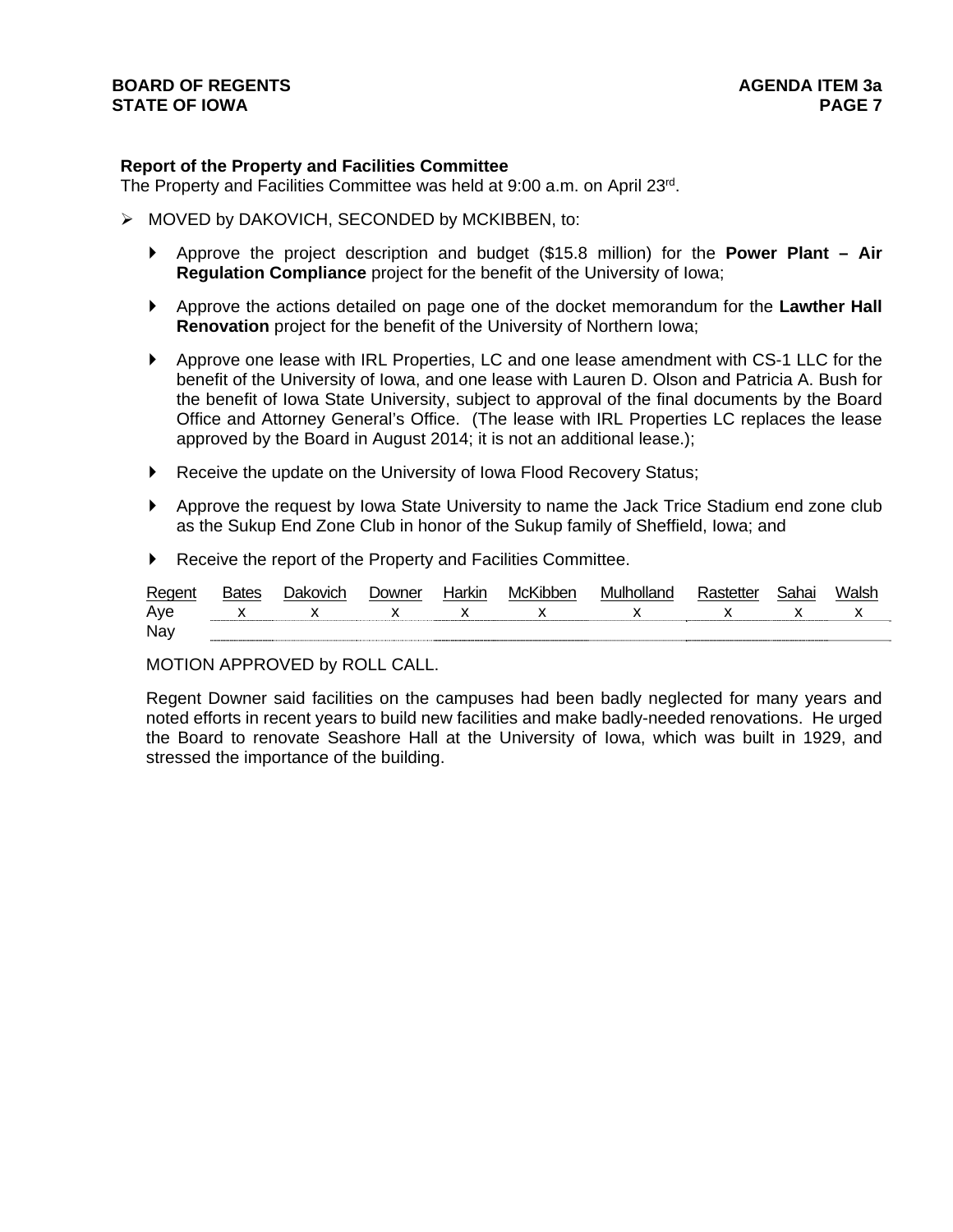#### **Report of the Education and Student Affairs Committee**

The Education and Student Affairs Committee was held at 9:00 a.m. on April 23rd.

- > MOVED by MULHOLLAND, SECONDED by HARKIN, to:
	- Approve the Minutes of the March 11, 2015, Education and Student Affairs Committee meeting;
	- Receive the presentation at the Iowa School for the Deaf: "Iowa Educational Services for the Blind and Visually Impaired – Standards of Practice for Literacy and Mathematics";
	- Approve the faculty tenure and promotion recommendations for the 2015-2016 academic year and receive the report on faculty tenure for 2014-2015;
	- ▶ Receive the Annual Report of Student Retention and Graduation Rates;
	- Receive the Annual Student Financial Aid Report;
	- Approve the request for new programs at the University of Iowa: Bachelor of Arts and Bachelor of Science Programs in Public Health;
	- Approve the request for a department name change at the University of Iowa: from Department of Psychology to Department of Psychological and Brain Sciences;
	- ▶ Receive the 2015 Education and Student Affairs Committee Work Plan: and
	- Receive the report of the Education and Student Affairs Committee.

| Reger | sates | $\sum_{n=1}^{\infty}$ | …∿l∩" | 'NC |  |  |
|-------|-------|-----------------------|-------|-----|--|--|
| Ave   |       |                       |       |     |  |  |
| Nay   |       |                       |       |     |  |  |

MOTION APPROVED by ROLL CALL.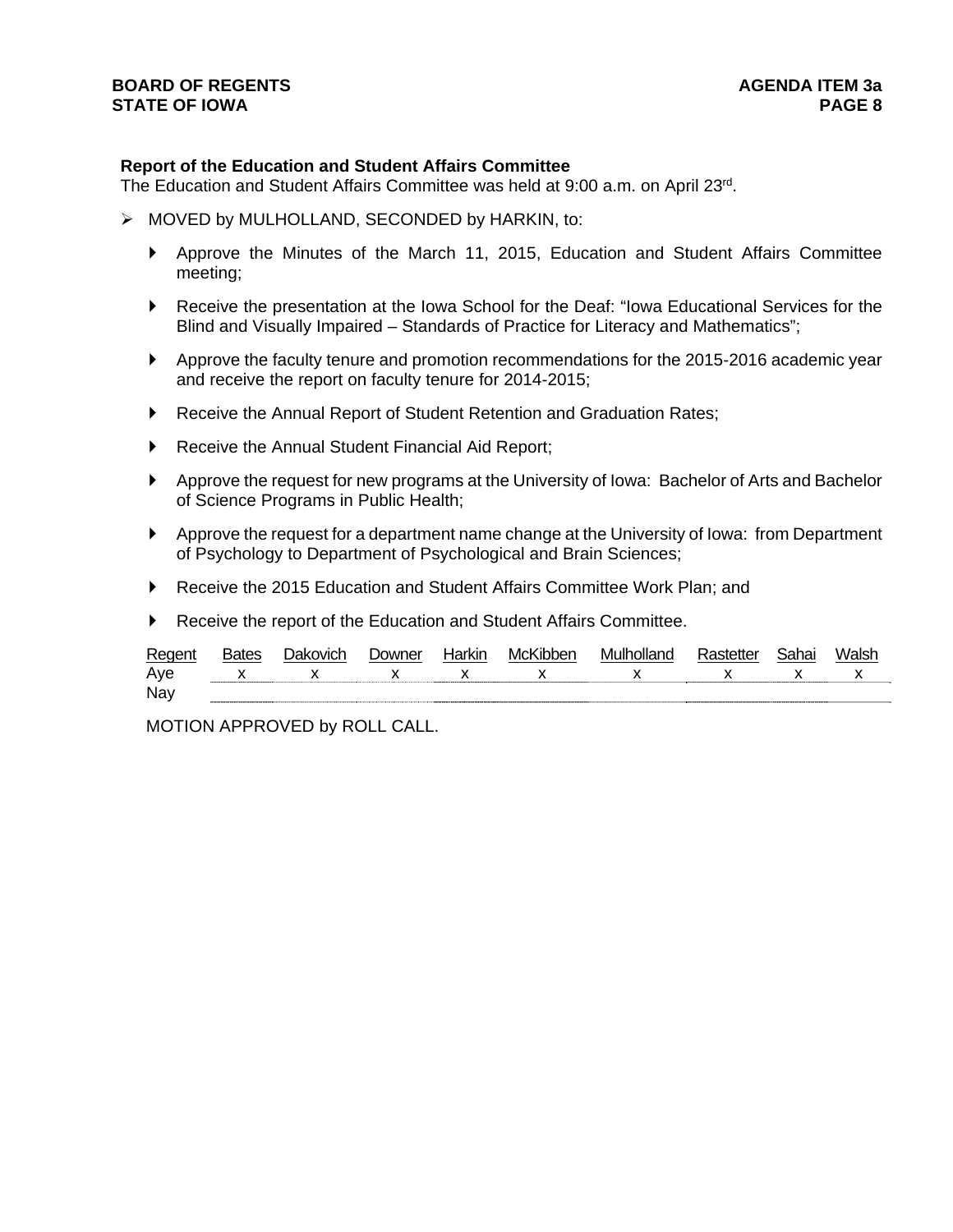**Approval of Residence System Proposed Rates and Transfers for 2015-2016 Academic Year**

Policy and Operations Officer Brad Berg said this is the second reading of the proposed rates and transfers and no changes have been made since the first reading at the March Board meeting.

- MOVED by BATES, SECONDED by SAHAI, to approve:
	- The universities' academic year 2015-2016 proposed rates for all residence halls, apartments, and board options as detailed in Attachments A, B, and C in the memorandum; and
	- Transfers from each university's department of residence system funds to the improvement funds as follows:
		- University of Iowa \$9,211,135
		- Iowa State University \$11,870,000
		- University of Northern Iowa \$1,170,000

| Regent | 3ates | .<br>Jakovich | <i>D</i> owner | Harkin | McKibben | Mulholland |  | Walsh |  |
|--------|-------|---------------|----------------|--------|----------|------------|--|-------|--|
| Aye    |       |               |                |        |          |            |  |       |  |
| Nay    |       |               |                |        |          |            |  |       |  |

MOTION APPROVED by ROLL CALL.

#### **Presentations by Nonrepresented Faculty and Staff on FY 2016 Salary Issues**

Policy and Operations Officer Marcia Brunson introduced the following people, who made presentations to the Board on budget planning and salary policies for FY 2016:

- Charles Wieland, President, University of Iowa Staff Council
- Christina Bohannan, Vice President, University of Iowa Faculty Senate
- Kevin Schalinske, President, ISU Faculty Senate
- Amy Harris-Tehan, President, ISU Professional and Scientific Staff Council
- Joshua Smith, Chair, Regents Interinstitutional Supervisory and Confidential Council (representing Regent Merit System supervisory and confidential staff)

Written statements were provided by the University of Northern Iowa Professional and Scientific Council (Attachment A in the memorandum) and the Iowa State Professional and Scientific Council (Attachment B in the memorandum.)

Regent McKibben thanked the group for supporting the TIER project and university personnel for working on developing a long-term vision.

President Rastetter: (1) acknowledged the stress of the last year, in particular the TIER study and proposed funding model change; (2) thanked the group for their positive reaction and advocacy; and (3) stressed the Board's commitment to having savings reinvested in the universities.

The Board received the presentations by GENERAL CONSENT.

#### **TIER Update**

Regent McKibben, TIER Transformation Project Manager Mark Braun, and ISU Associate Vice President / Chief of Staff Miles Lackey provided an update on recent TIER activities since the March 11, 2015, Board meeting.

 $\triangleright$  The Board received the update by GENERAL CONSENT.